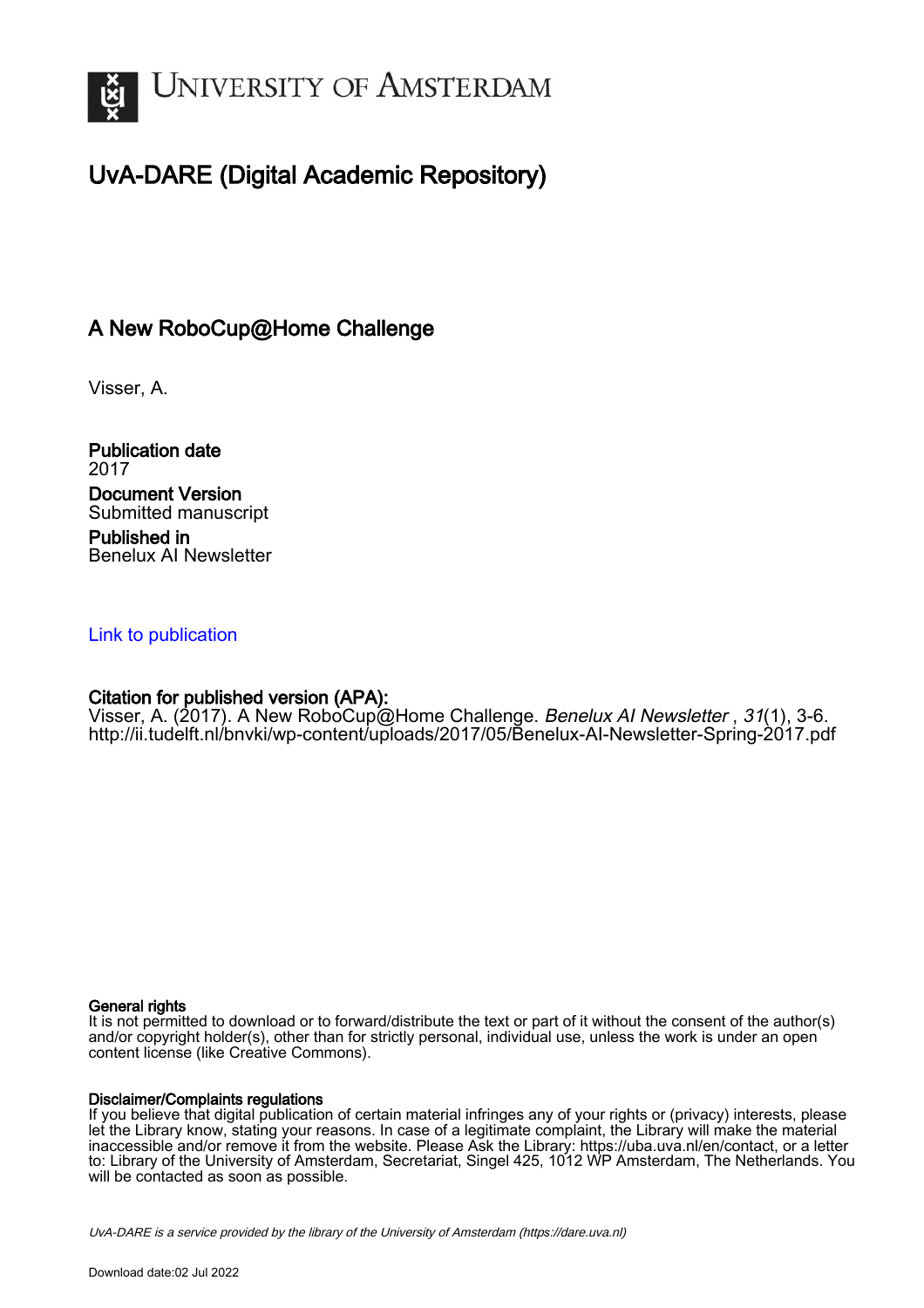## A new RoboCup@Home Challenge

Arnoud Visser

University of Amsterdam Faculty of Science The Netherlands http://www.intelligentroboticslab.nl/

Abstract. The RoboCup@Home is an initiative to test if robots could be useful in the challenging environment of your home. This means that the robots have to be able to navigate through a cluttered environment and in addition also have to interact with your family. To do that, the robot should understand which objects could are present in your home, find them and manipulate them. Quite a challenge, where the RoboCup community works on since 2005 (and should be finished in 2050). To accelerate the developments in the league, it could be very beneficial to exchange algorithms and software based on a Standard Platform, as demonstrated in other RoboCup leagues. This year the RoboCup@Home will be extended with a Standard Platform competition, with its own Social Challenge.

#### 1 Introduction

The RoboCup@Home was initiated in 2005 [1] by a Dutch RoboCup Trustee. The idea was that such competition was closely related to artificial intelligence [2], because for the social interaction the robot needs cognitive awareness of the natural surroundings of humans. Since its initiation, the RoboCup@Home competition has grown into the largest yearly competition for domestic service robots [3]. Several Dutch teams<sup>1</sup> have been active in this league [4, 5, 6]. Note that the Dutch are also active in several other leagues, that Belgium has been active in the RoboCup Junior and that Luxembourg initiated recently a Standard Platform soccer team<sup>2</sup>.

The idea behind the RoboCup@Home is to have a fixed number of domestic tasks that have to executed by the robots, but that the circumstances under which those tasks have to be performed get more challenging / realistic every year. Examples of such domestic tasks are e.g. that the robot follows a person over the venue guided by voice and gesture commands or that the robot retrieves certain objects from a shelf. To be able to perform such tasks, the robot needs on advanced physical and sensory capabilities, to be able to manipulate [7] and navigate [8] in these surroundings. On this basis one could further develop situation awareness, learning of appropriate responses, understanding the relation

<sup>&</sup>lt;sup>1</sup> See for an overview http://www.robocup.nl/teams.html

<sup>2</sup> Luxembourg United founded by Patrice Caire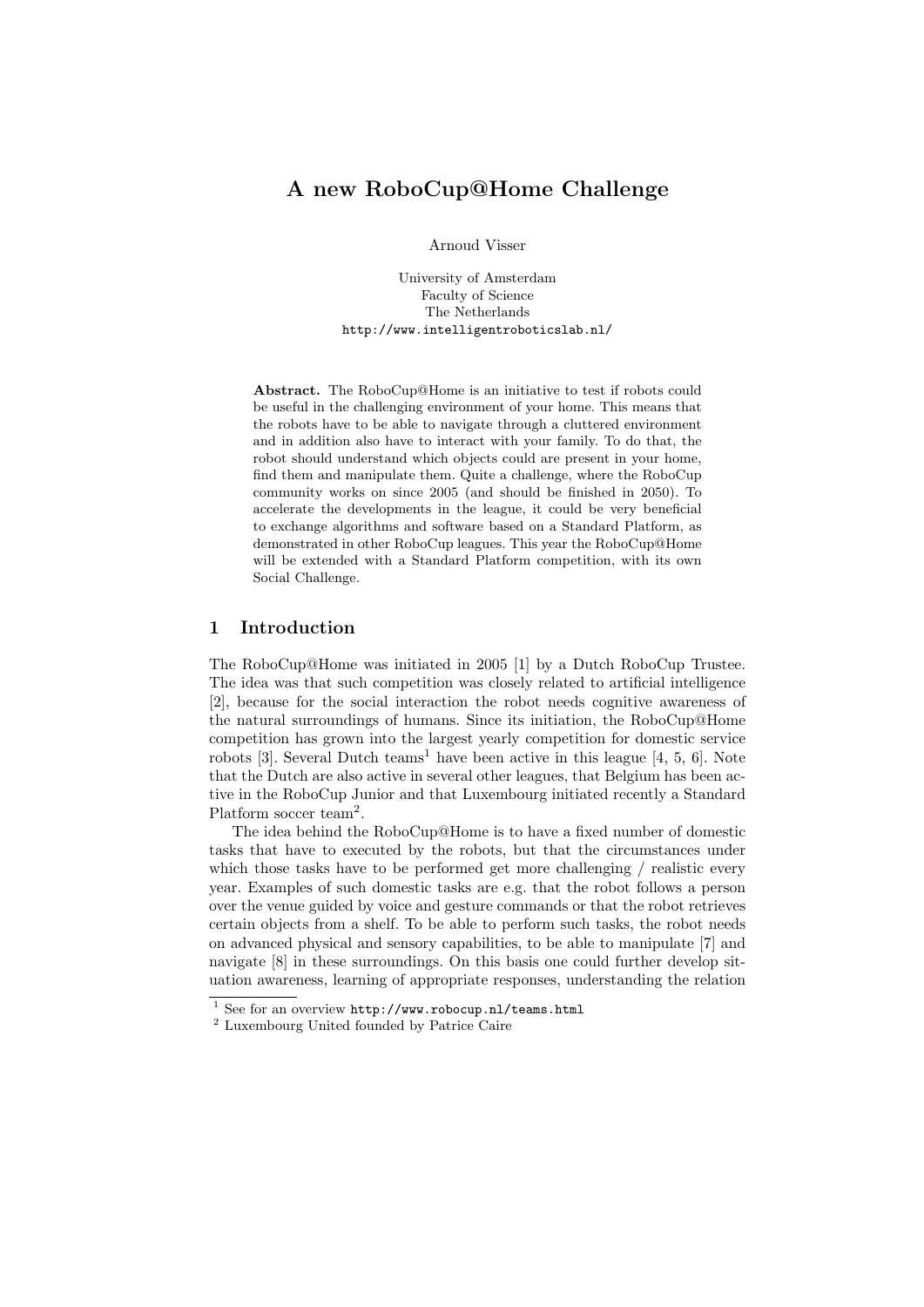#### 2 Arnoud Visser

between spoken requests and objects in the surroundings and recognizing human emotions and intentions [9].

With every team building their modules on top of their own robotic platform, it is difficult to exchange modules as easily as when a standard platform is used [10]. To promote such synergy, the RoboCup@Home competition is extended with two Standard Platform Leagues. The first is the Domestic Standard Platform League (DSPL), which has as main goal to assist humans in a domestic environment, paying special attention to elderly people and people suffering of illness or disability. To accomplish this, the teams in this competition will focus on Computer Vision, Object Manipulation and Safe Navigation. The second is the Social Standard Platform League (SSPL), where the robot is the one who will actively look for interaction. Hence, this league focuses on Human-Robot Interaction, Natural Language Processing, People Detection and Recognition, and Reactive Behaviors.

#### 2 Social Standard Platform League

The robot to be used for the SSPL will be the human-shaped Pepper robot from Softbank Robotics. The first task given to this robot is to be a waiter on a cocktail party (see Figure 1).



Fig. 1. A Pepper robot servicing in a restaurant setting.

The full scenario for the Pepper robots task at the cocktail party is as follows:

- 1. Entering: The robot enters the arena and navigates to the party room and waits for being called.
- 2. Getting called: The guests call the robot simultaneously, either rising an arm, waving, or shouting. The robot has to approach one of them. The calling person introduces themself by name before giving the order of a drink. The robot leads the dialogue to learn the person and retrieve their drink order.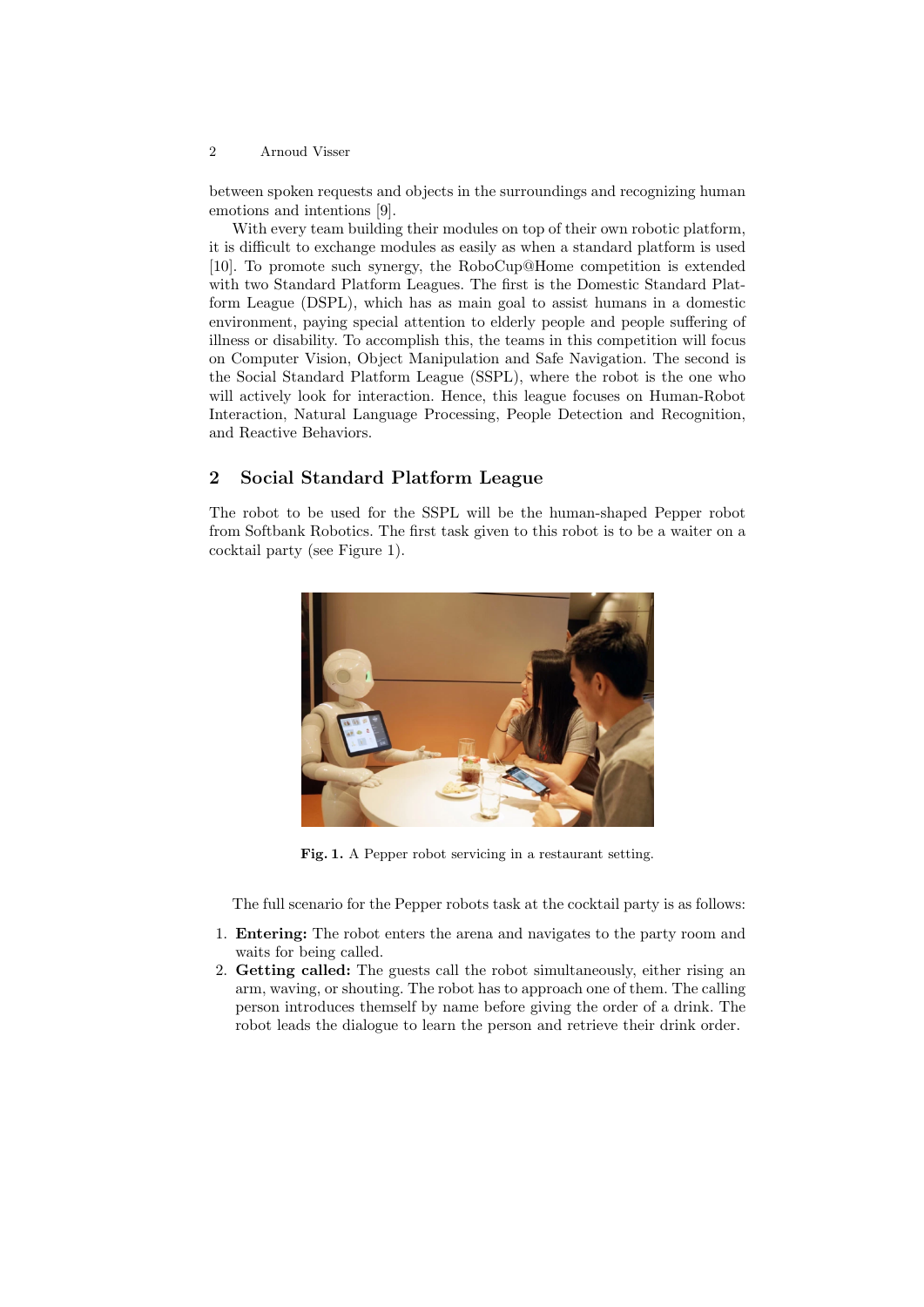- 3. Placing the orders: The robot has to navigate to the Bar, a designated location in another room where drinks are served. The robot must repeat each order to the Barman, clearly stating:
	- (a) The person's name,
	- (b) The person's chosen drink,
	- (c) A description of unique characteristics of that person that allow the Barman to find them (e.g. gender, hair colour, how is dressed, etc).

While the robot places the orders, the people in the "party room" may change their places within the party room (on request of the referees).

- 4. Missing beverage: One of the ordered drinks is not available, therefore, missing from the bar. The robot should realize this inconvenience and tell the Barman, providing a list of 3 alternatives considering the other drinks it needs to deliver. If the robot can't detect which drink is missing, the Barman will clearly state which of the beverages is not available and provide a list of 3 alternatives.
- 5. Correcting an order: The robot should navigate back to the "party room", find the person whose drink is missing and provide the alternatives to choose from.

As can be seen from this scenario, the test focuses on the robot capabilities in human detection and recognition, safe navigation and human-robot interaction with unknown people.

#### 3 UvA@Home

The Universiteit van Amsterdam (UvA) has been selected to buy a Pepper robot under the special conditions of Softbank Robotics for RoboCup teams<sup>3</sup>. The UvA@Home has submitted a team description paper and qualification video<sup>4</sup>, to be one of the 12 teams world-wide that will be selected to participate in the Social Standard Platform League. In their team description paper [11] they indicate how they will perform the face recognition, natural language processing, object recognition, object manipulation and navigation. Their software is published in a public repository<sup>5</sup>.

#### 4 Conclusion

The Social Standard Platform League imposed a new challenge inside the RoboCup @Home competition. Progress in this league will be directly applicable to social relevant scenarios and can directly be disseminated to interested companies and the community.

<sup>3</sup> http://www.robocupathome.org/athome-spl/pepper

<sup>4</sup> https://www.youtube.com/watch?v=-i8xgfzAFoQ

<sup>5</sup> https://github.com/SpinazieSin/UvA-Home